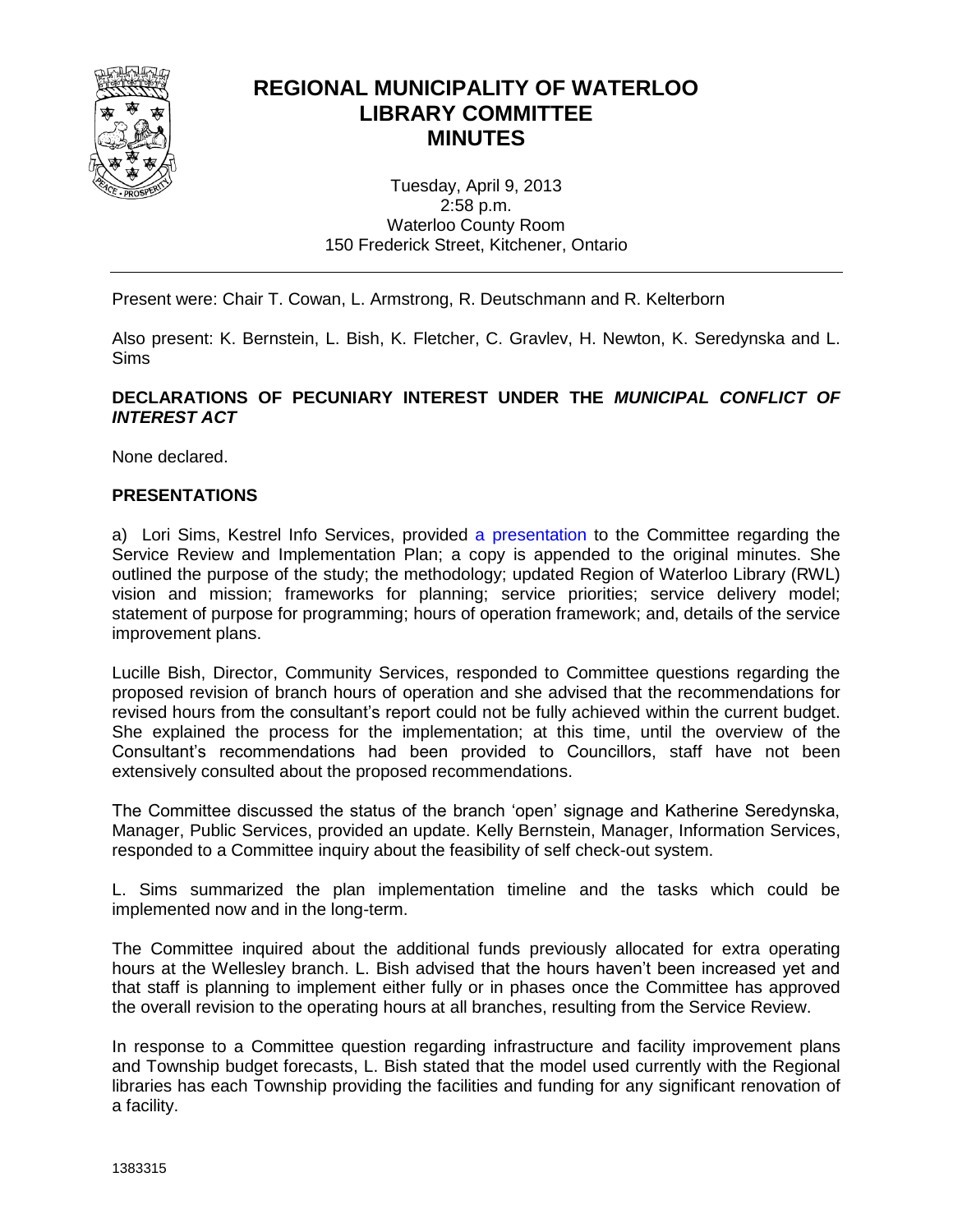The Committee requested that staff provide a Service Review presentation to each of the Township councils.

#### **REPORTS**

a) P-LIB-13-001, Service Review and Implementation Plan for Region of Waterloo Library, Final Consultant Report

L. Bish summarized the proposed next steps as outlined in the staff report. She indicated that these actions will come forward at the next meeting in May. Staff will arrange to provide service improvement plan presentations at Township council meetings in June. The Committee suggested that each of the presentations specifically address the unique issues within each Township.

MOVED by R. Deutschmann SECONDED by L. Armstrong

THAT the Regional Municipality of Waterloo receive the "Service Review and Implementation Plan for Region of Waterloo Library, Final Consultant Report" for information, and direct staff to report back on specific elements for prioritization and implementation at the May meeting of the Library Committee, as described in Report P-LIB-13-001, dated April 9, 2013.

#### CARRIED

b) P-LIB-13-002, Region of Waterloo Library – 2012 Periodic Report

K. Seredynska responded to Committee questions about the status of facilities requests. L. Bish responded to a Committee inquiry about the noted surplus and interdepartmental transfers.

MOVED by L. Armstrong SECONDED by R. Deutschmann

THAT the Regional Municipality of Waterloo approve the transfer of the 2012 Region of Waterloo Library operating surplus in the amount of \$34,342.68 to the Library Capital Reserve Fund to support future funding of capital and one-time projects. [P-LIB-13-002]

#### CARRIED

#### **INFORMATION/CORRESPONDENCE**

a) Region of Waterloo Library Operations Update: January – March 2013

K. Seredynska provided details about the launch of this year's One Book, One Community program and she encouraged the Committee members to attend.

K. Bernstein stated that the implementation of the PC Reservation program is pending and that the response to the computer training program has exceeded staff expectations.

Received for information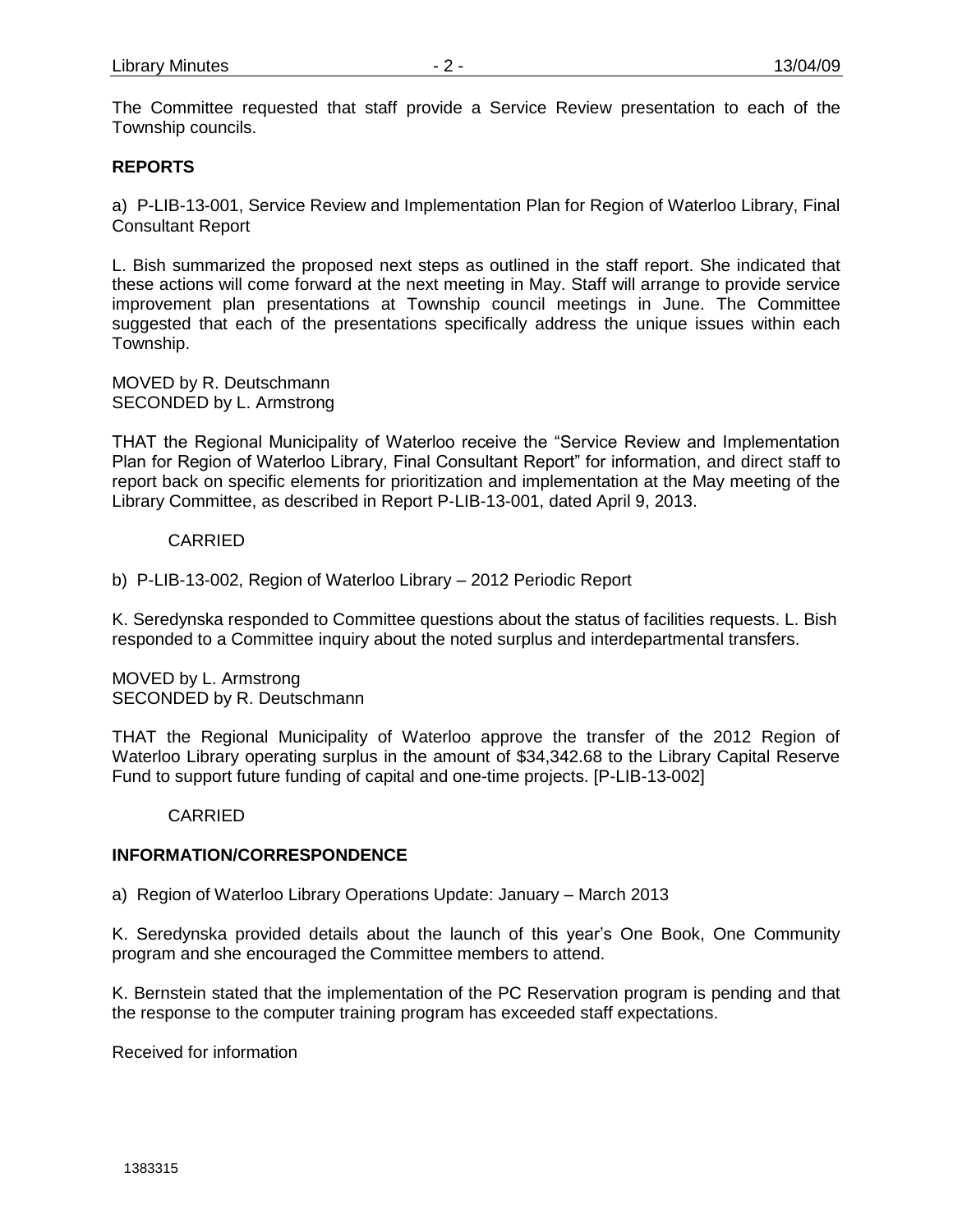b) Block Three Brewing Company, Re: Proposed Microbrewery and Retail Store in Vicinity of St. Jacobs Library

Received for information

### **NEXT MEETING – May 28, 2013**

#### **ADJOURN**

MOVED by R. Kelterborn SECONDED by L. Armstrong

THAT the meeting adjourn at 4:22 p.m.

**CARRIED** 

**COMMITTEE CHAIR,** *T. Cowan*

**COMMITTEE CLERK,** *S. Natolochny*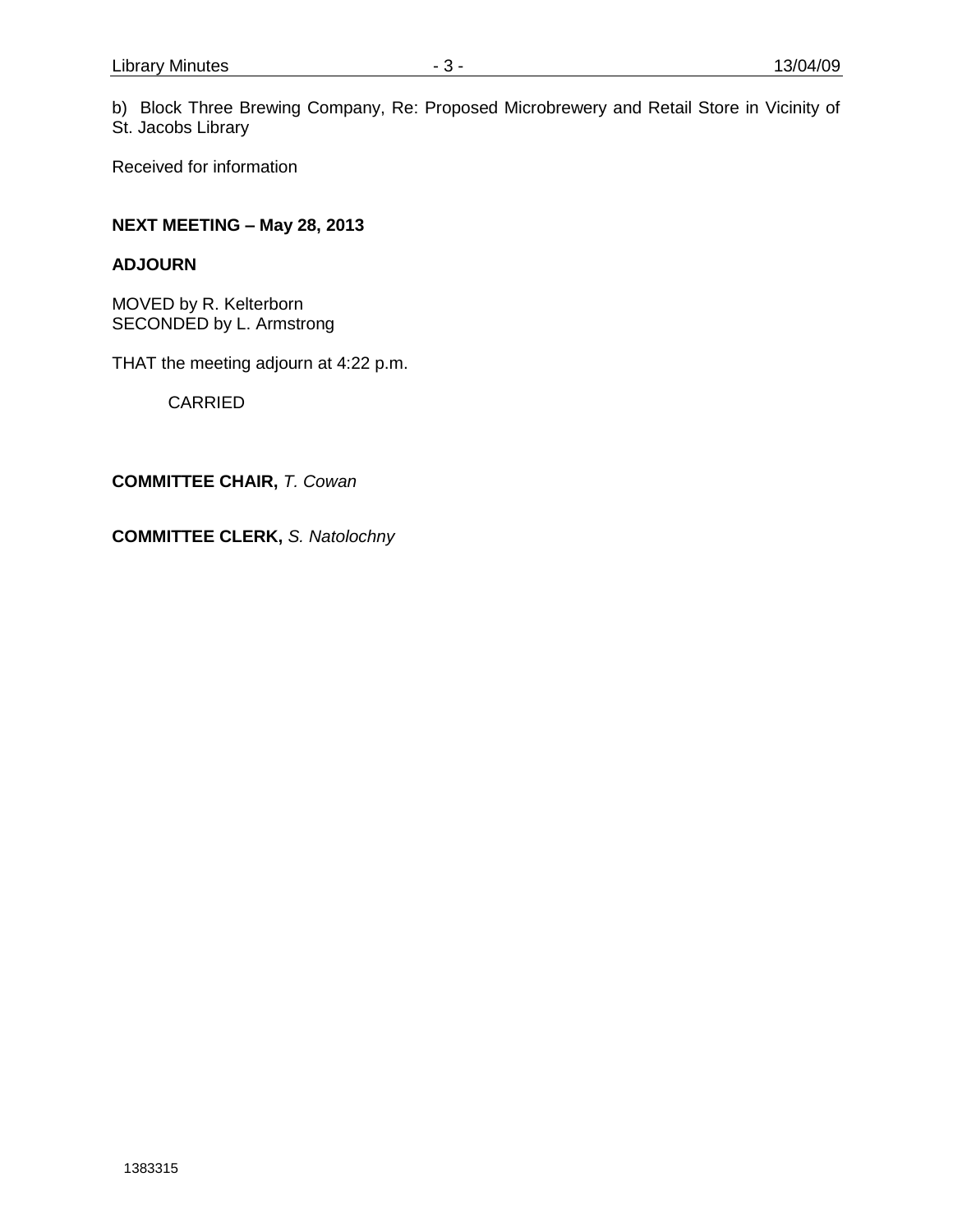# <span id="page-3-0"></span>Region of Waterloo Library Service Development Plan 2013

## Presentation of Plan Region of Waterloo Library **Committee** April 9, 2013





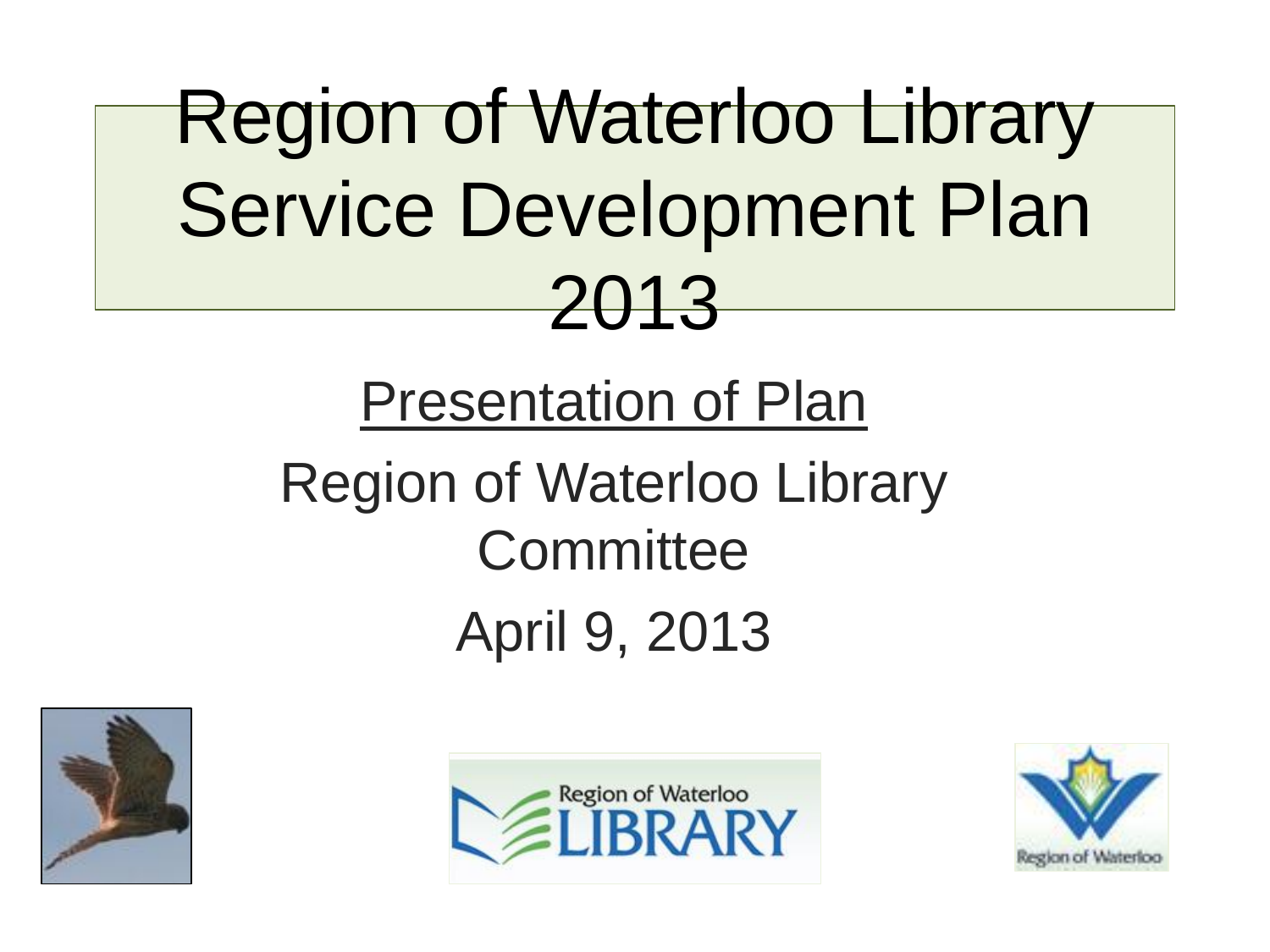# Purpose of the Study

- Road map to guide future decisions
- Model of service delivery that's consistent and explainable
- Address changing demands
- Drives greater use and citizen satisfaction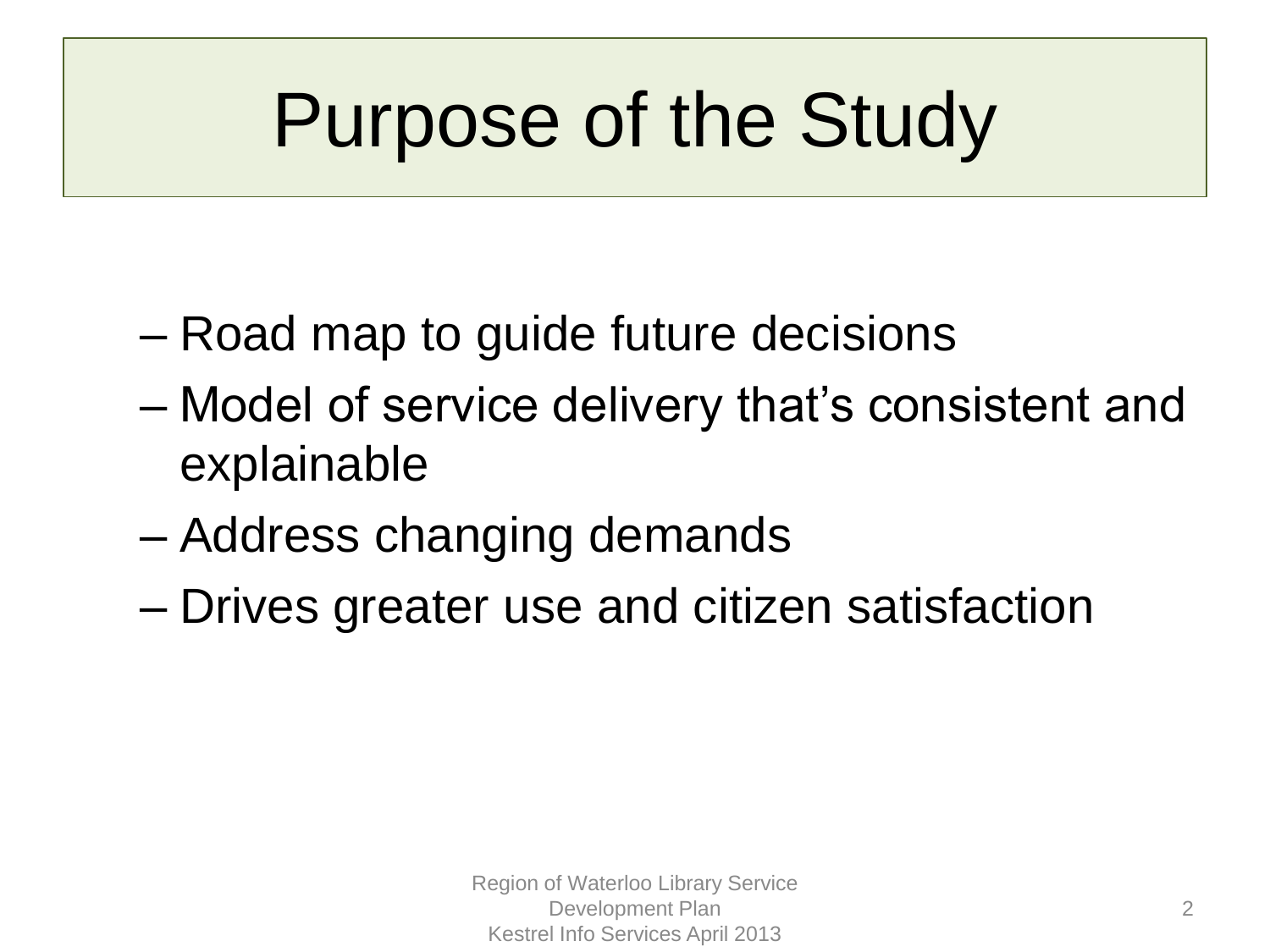# Methodology

Service Improvement, Planning and Implementation (SIPI) Methodology.



Institute for Citizen Centred Service. (2007). *Toward Citizen-Centred Service Delivery A How-to Guide for Service Improvement Initiatives*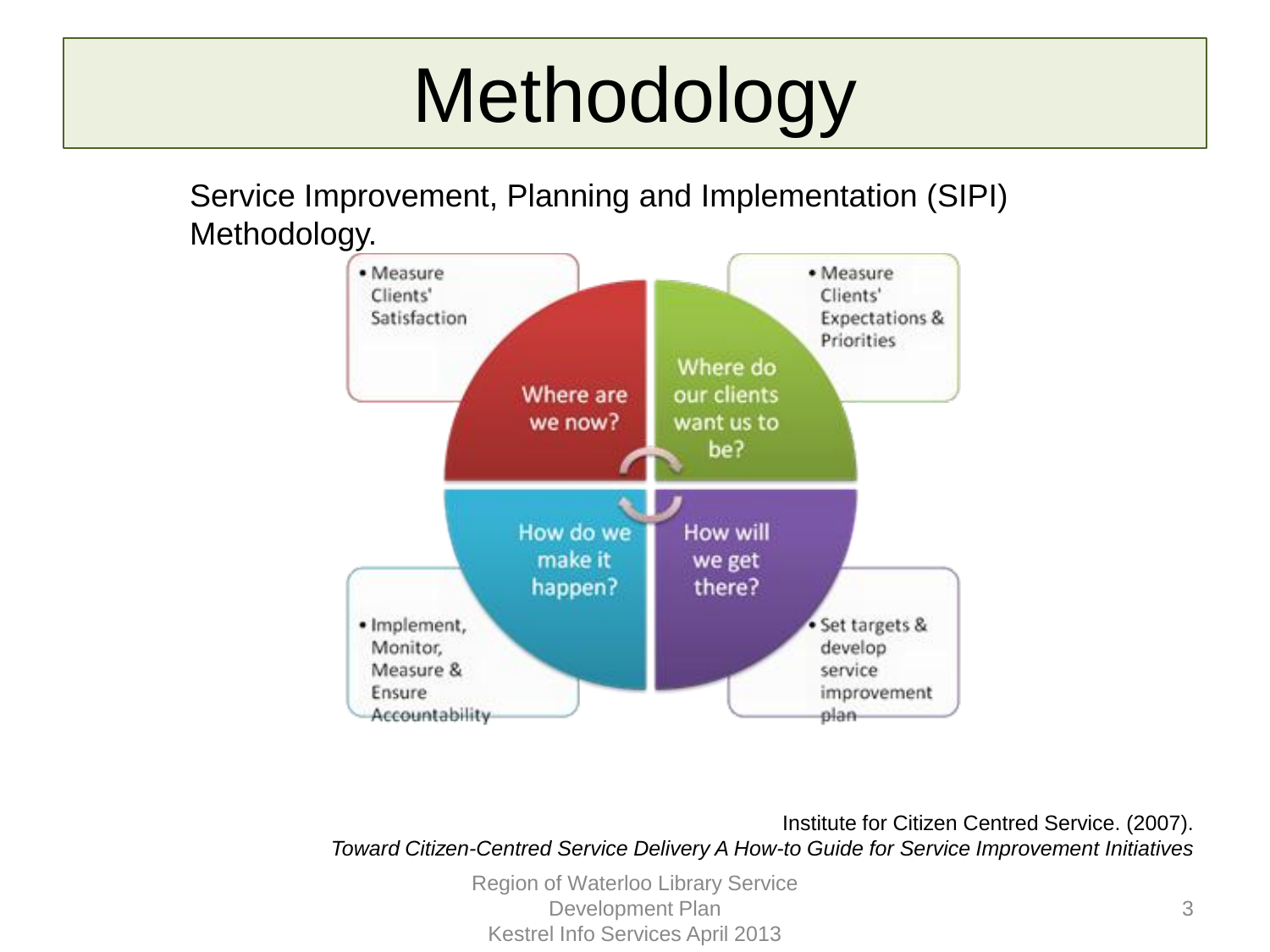## Where are we now?

- Highly valued
- Efficient and well run
- The way people access information is changing
- Communities are growing
- Facilities are becoming crowded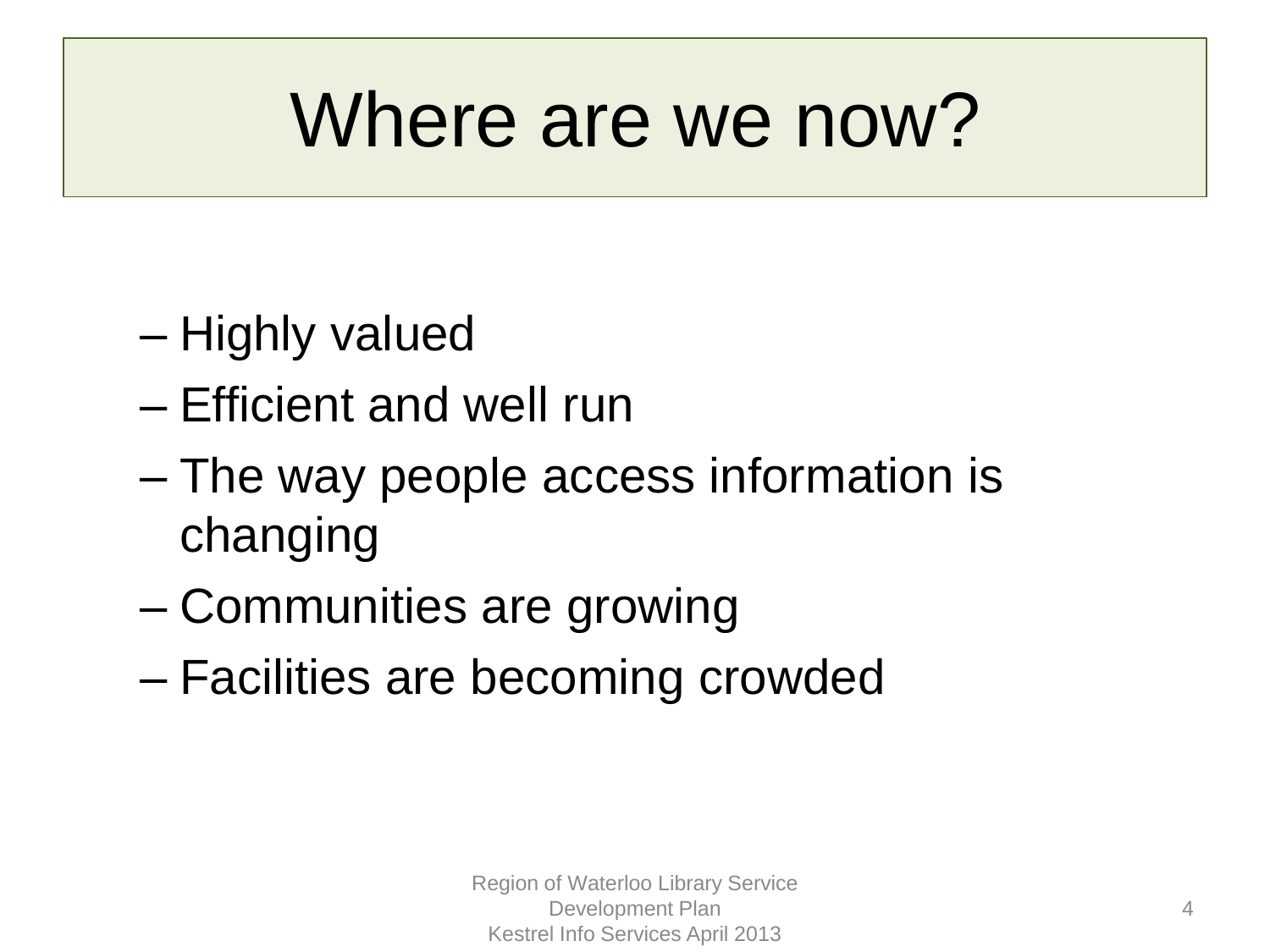# How will we get there?

## FRAMEWORKS FOR PLANNING

- Vision, Mission and Values
- Service Delivery Model
- Statement of Purpose for Programming
- Hours of Operation Framework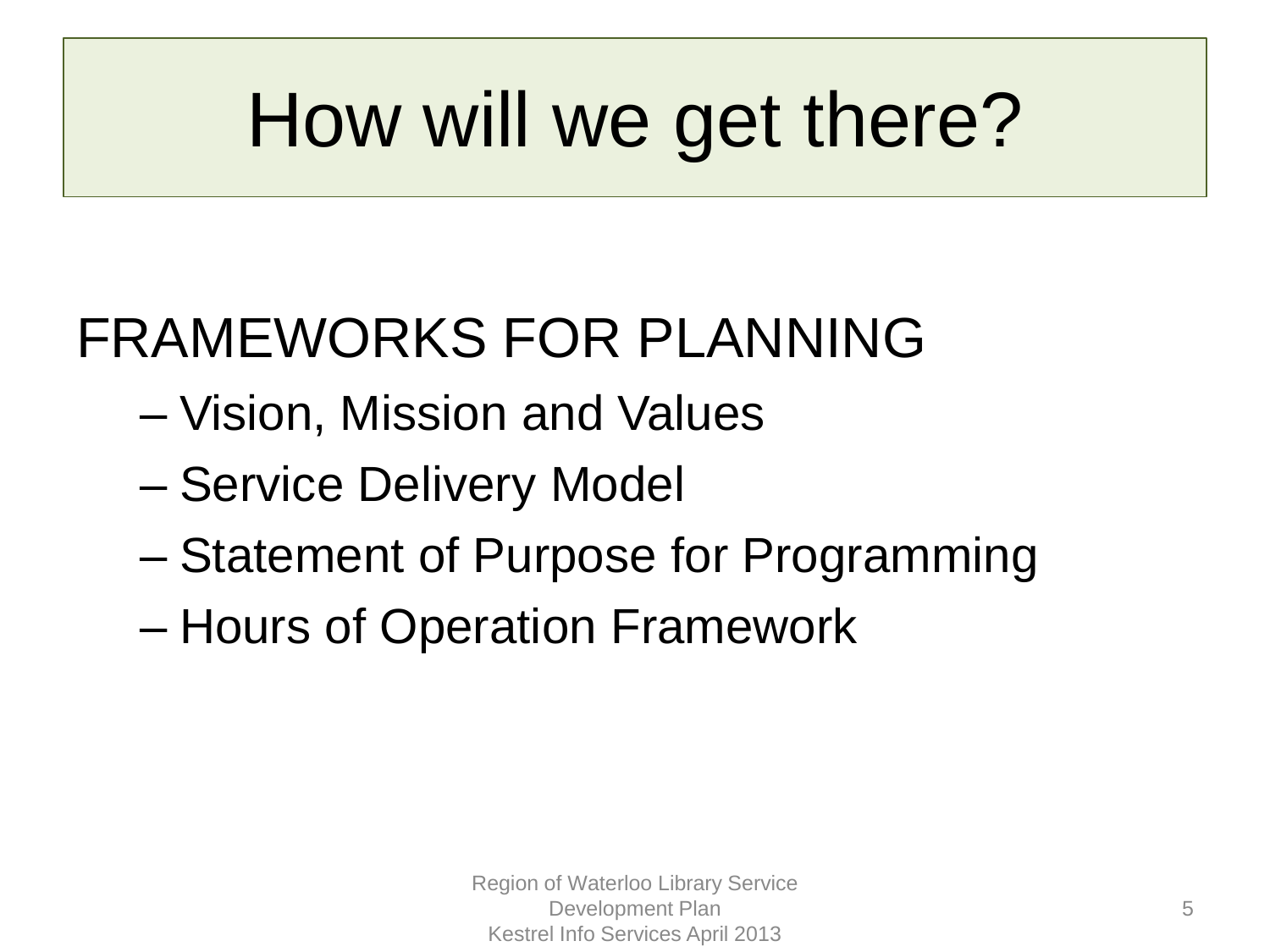# Vision and Mission

### VISION

To engage, empower and inspire a creative and literate rural community.

### MISSION

Creating opportunities for all residents, the Region of Waterloo Library helps rural communities thrive by providing resources for learning, enjoyment and discovery, and by offering every child literacy support that lasts a lifetime.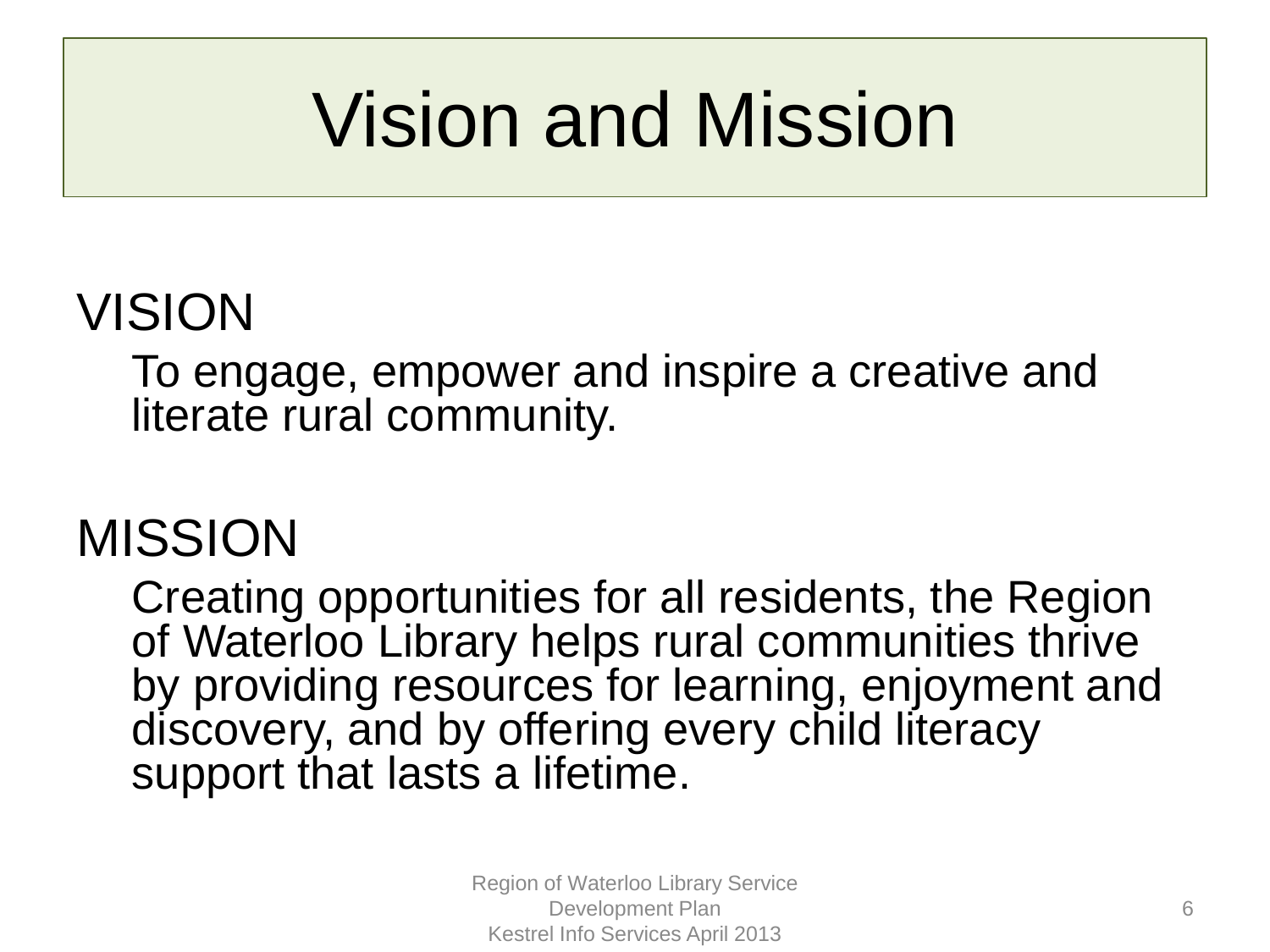# Service priorities

- Services that meet residents' needs
- Be at the heart of the community
- Expert and responsive staff
- Welcoming to all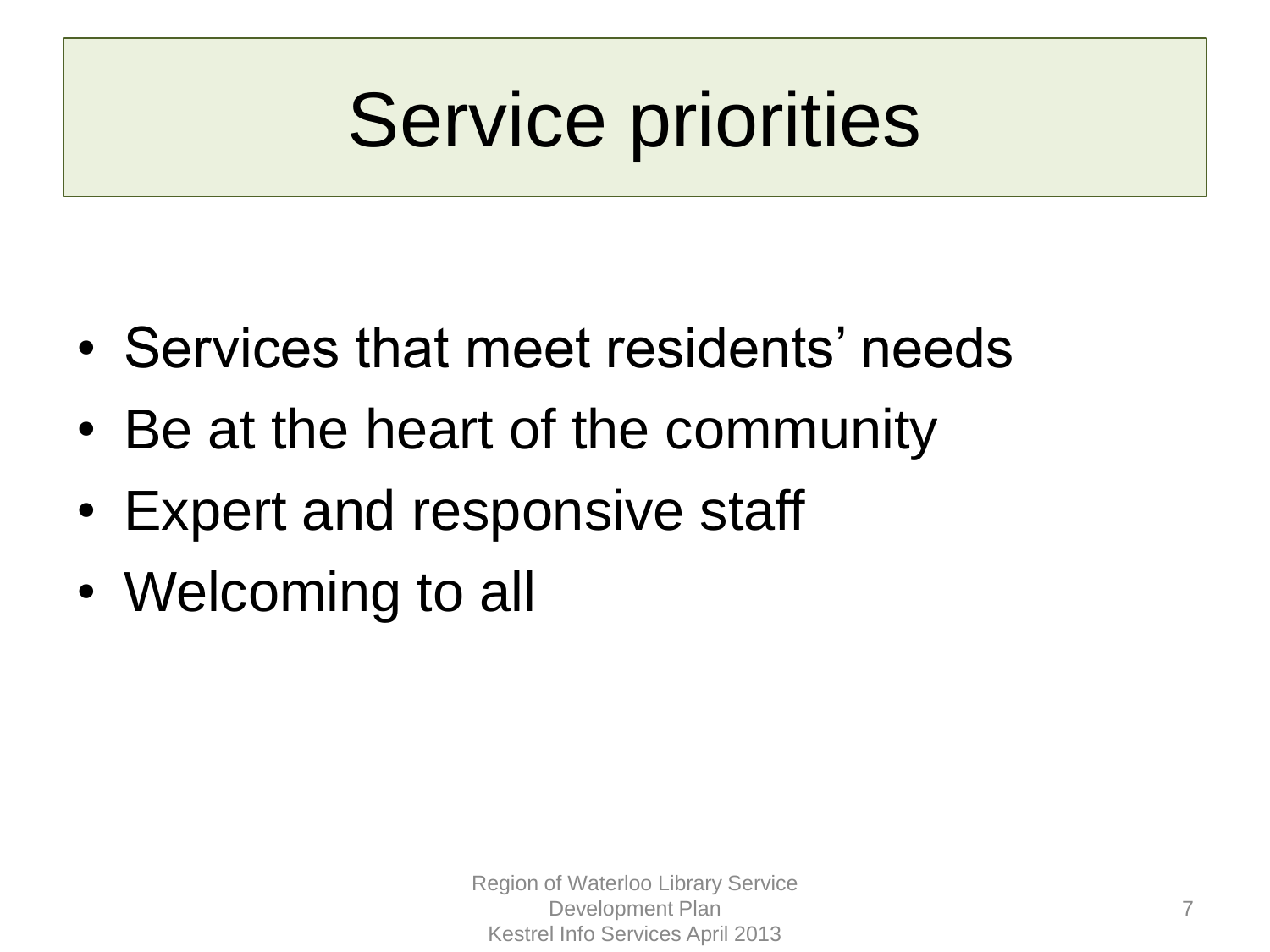## Service Delivery Model

**Website** Large Branches Medium Branches Small Branches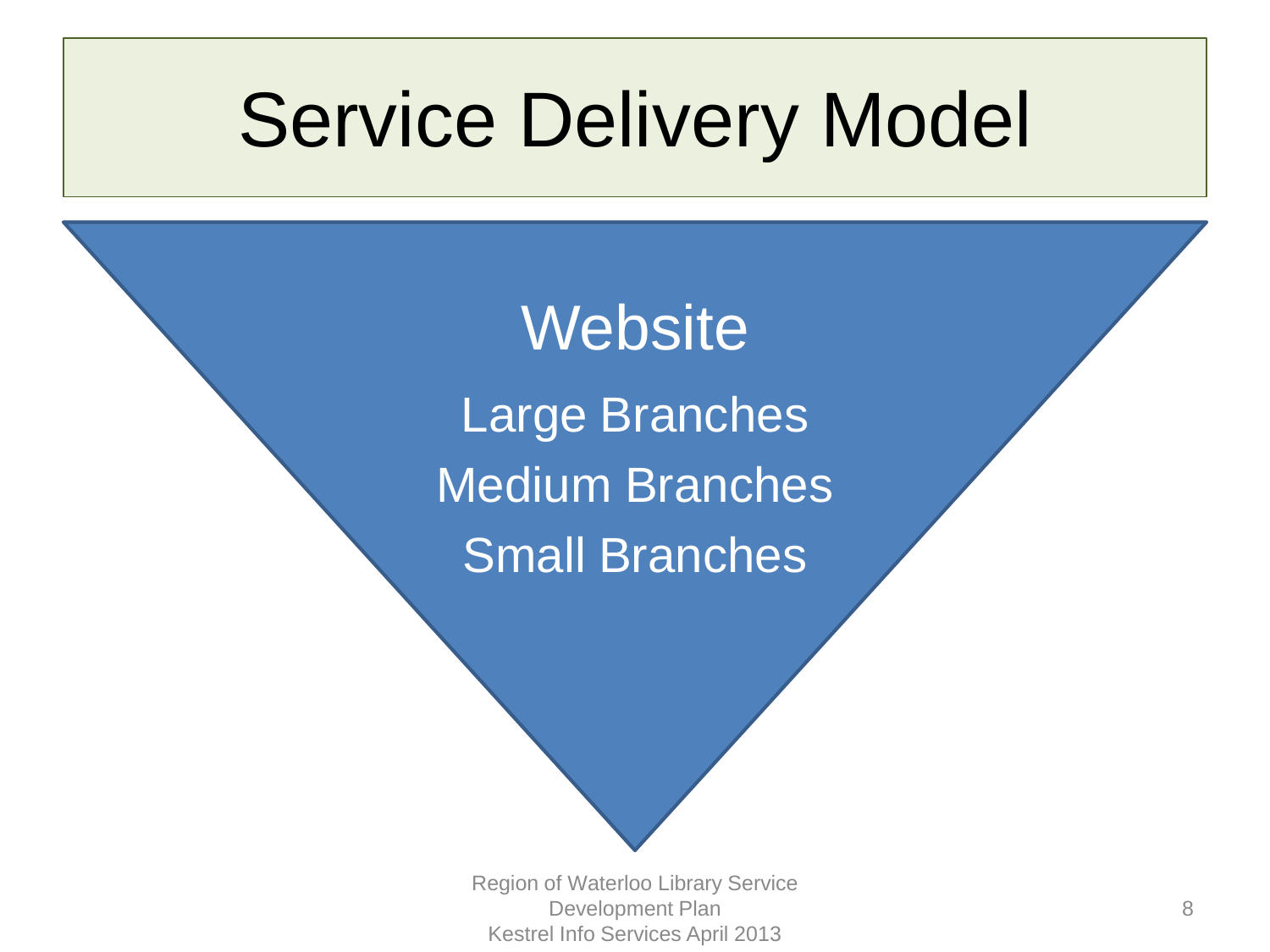## Statement of Purpose for Programming

- Integral to service delivery
- Promotes reading and culture
- Priority audiences: children and youth
- Adults and seniors life-style programming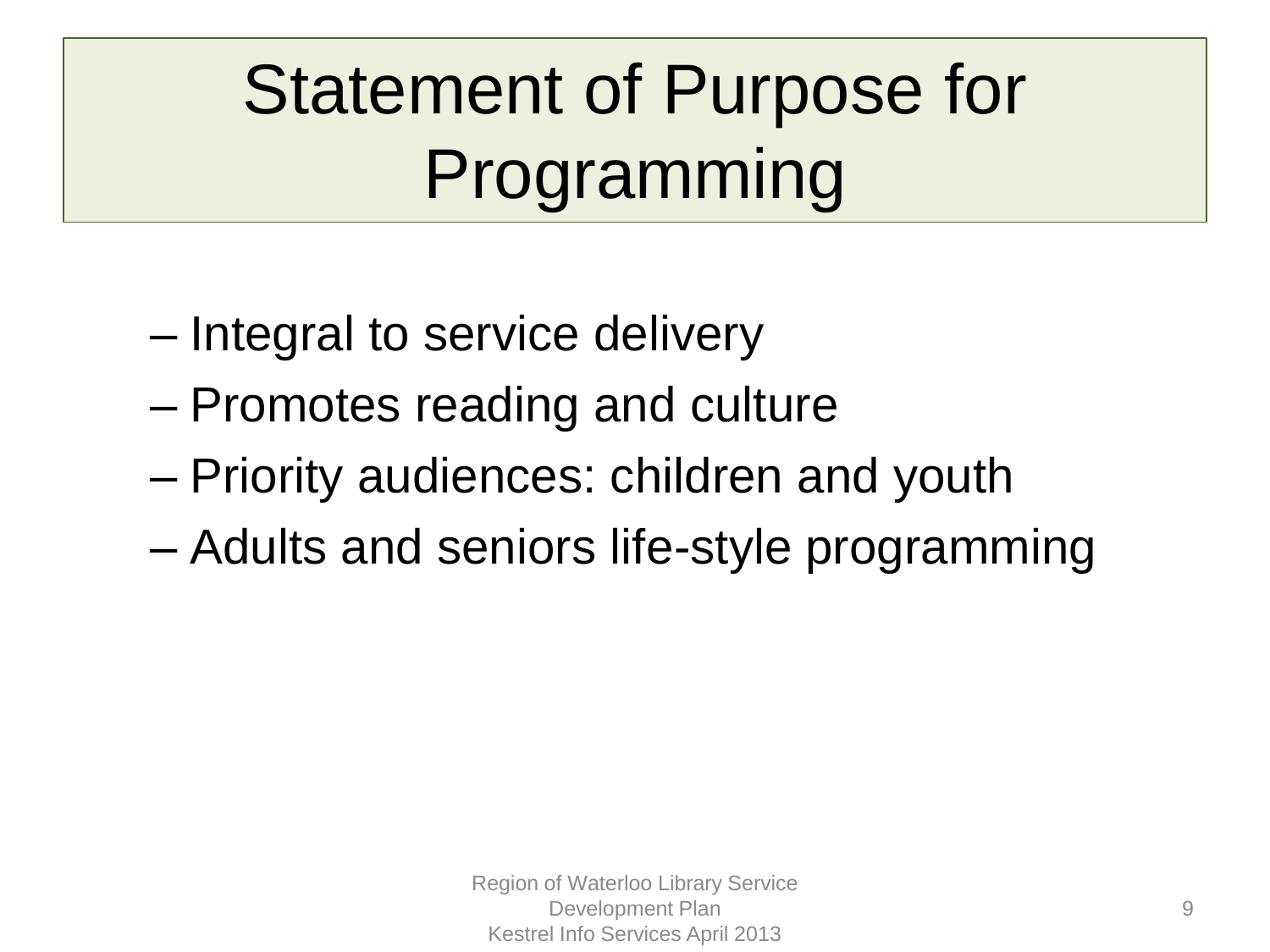# Hours of Operation Framework

|                                                                                                        | <b>MONDAY</b> | <b>TUESDAY</b>          | WEDNESDAY         | <b>THURSDAY</b>   | <b>FRIDAY</b>     | SATURDAY          |
|--------------------------------------------------------------------------------------------------------|---------------|-------------------------|-------------------|-------------------|-------------------|-------------------|
| <b>LARGE BRANCHES: 44 hours per week</b>                                                               |               |                         |                   |                   |                   |                   |
| <b>ELMIRA</b><br><b>NEW HAMBURG</b><br><b>AYR</b>                                                      | Closed        | $10.00 -$<br>8.00       | $10.00 -$<br>8.00 | $10.00 -$<br>8.00 | $10.00 -$<br>6.00 | $10.00 -$<br>4.00 |
| MEDIUM BRANCHES: 30 hours per week                                                                     |               |                         |                   |                   |                   |                   |
| <b>BADEN</b><br>WELLESLEY                                                                              | Closed        | $10.00 -$<br>8.00       | $2.00 - 8.00$     | $10.00 -$<br>8.00 | Closed            | $10.00 -$<br>2.00 |
| <b>SMALL BRANCHES: 17 hours per week</b>                                                               |               |                         |                   |                   |                   |                   |
| <b>BLOOMINGDALE</b><br><b>LINWOOD</b><br><b>NEW DUNDEE</b><br><b>ST. CLEMENTS</b><br><b>ST. JACOBS</b> | Closed        | $3.00 - 8.00$           | $10.00 - 2.00$    | $3.00 - 8.00$     | Closed            | $10.00 -$<br>2.00 |
|                                                                                                        |               | <b>TOTAL HOURS: 282</b> |                   |                   |                   |                   |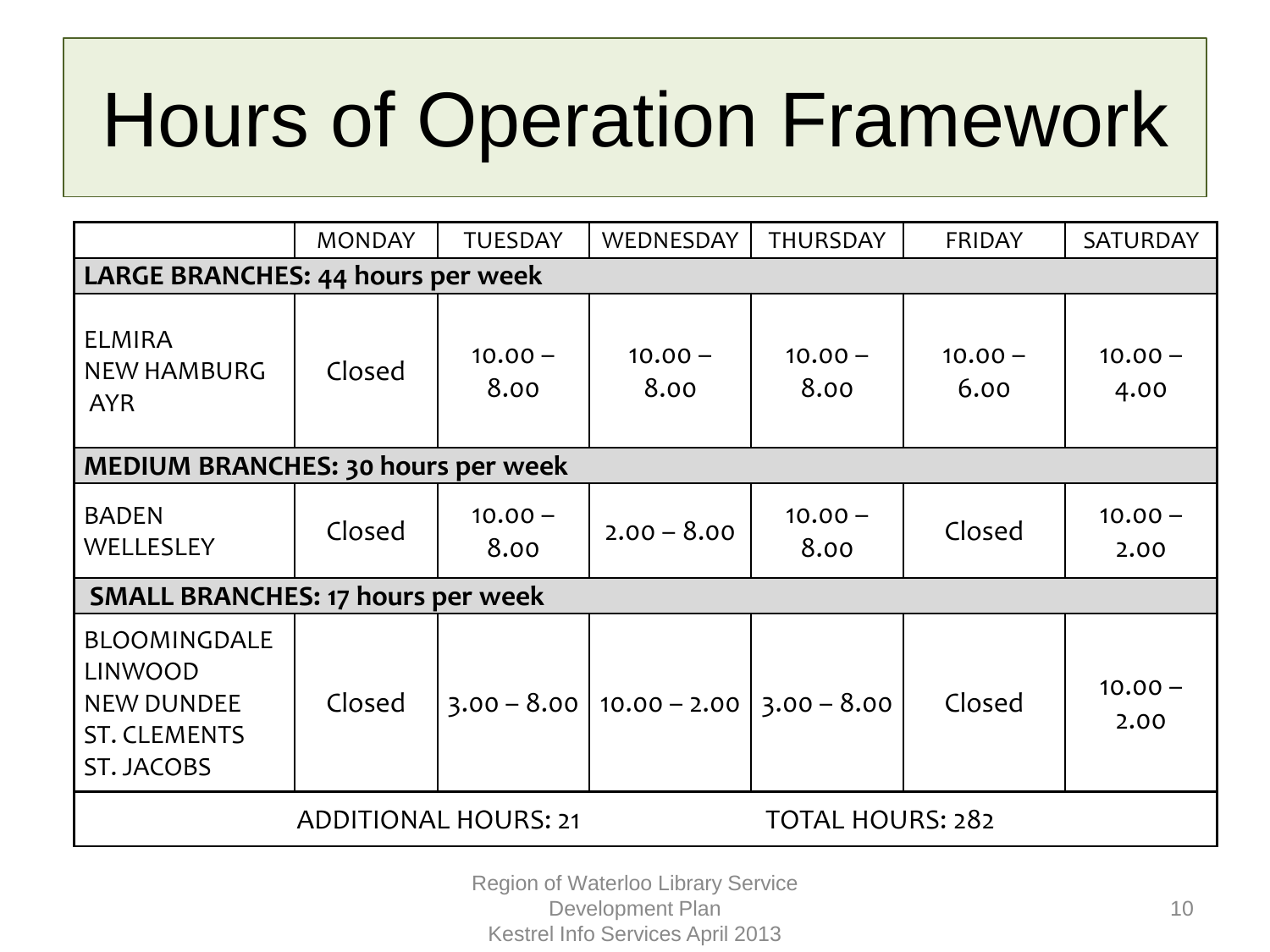# How we'll get there (1)

## SERVICE IMPROVEMENT PLAN

- Services that meet my needs
	- Hours, collections, ebooks
- Programs that meet my needs
	- Child, teen, adult, promotion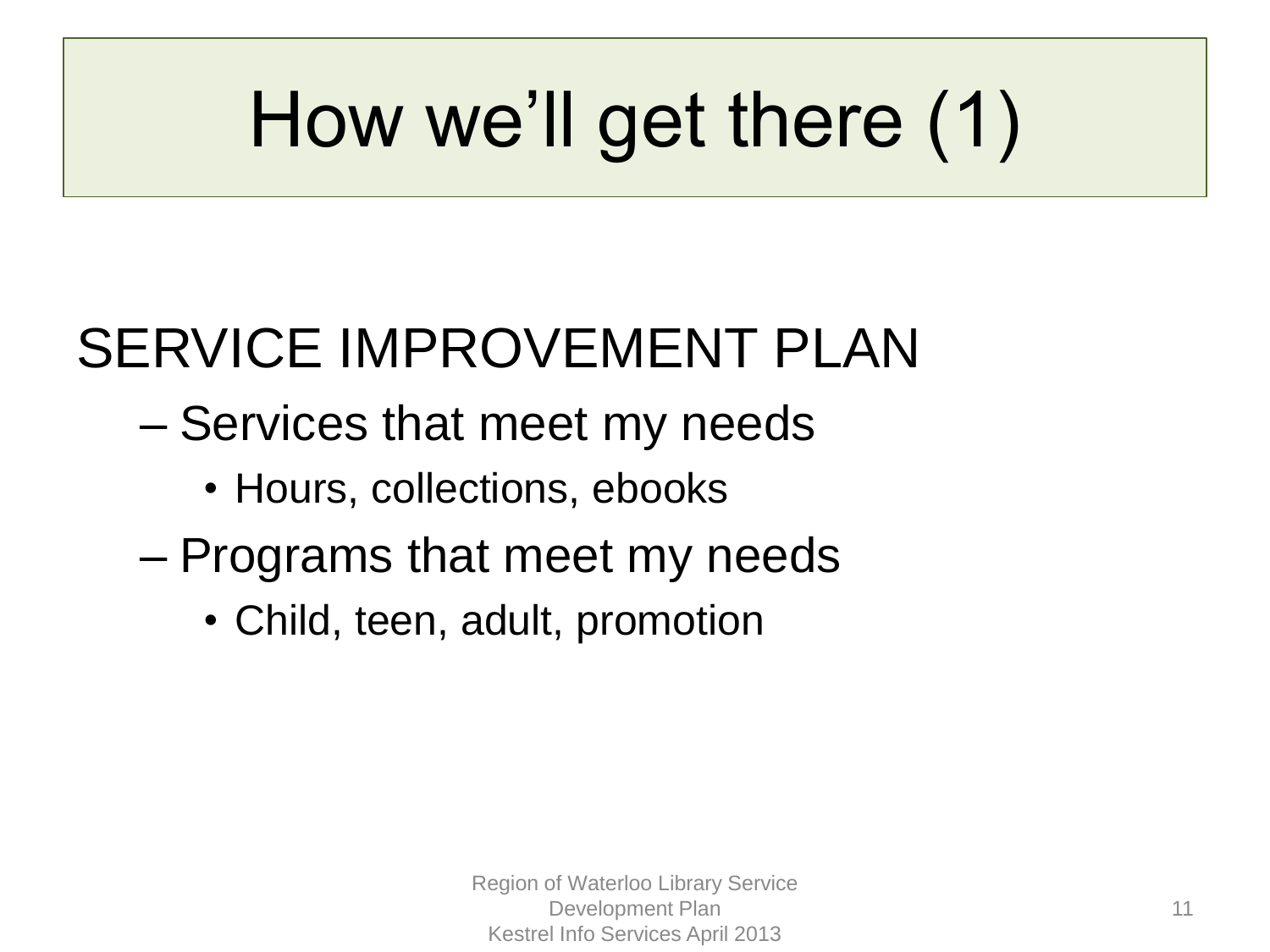# How we'll get there (2)

### SERVICE IMPROVEMENT PLAN

- Physical structure
	- Space
- Online functions and experience
	- User-friendly website, digital literacy
- Effective business practices
	- User-friendly rules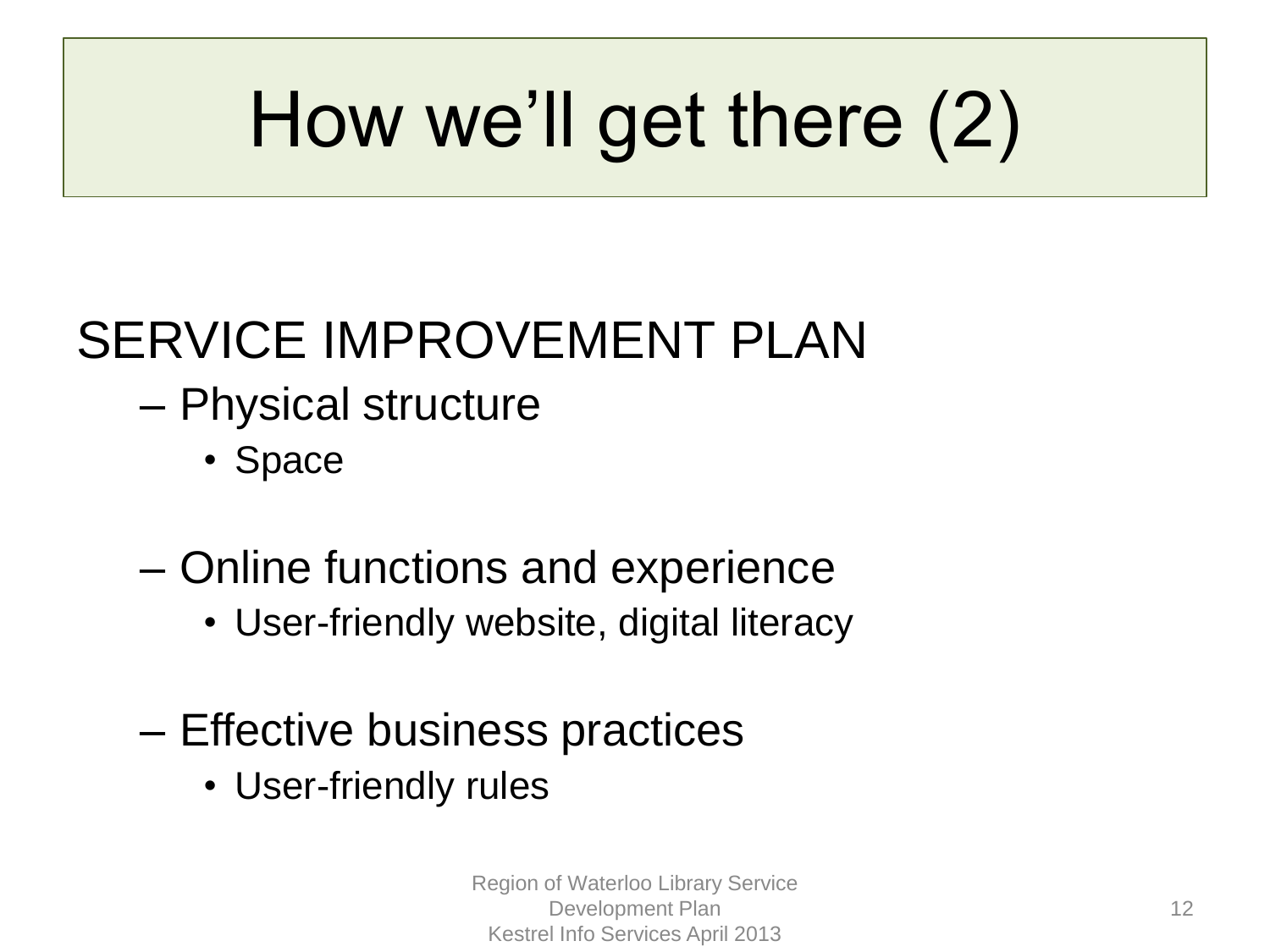# How we'll get there (3)

## SERVICE IMPROVEMENT PLAN

- Friendly and knowledgeable staff
	- Training and support
- Sense of community
	- Services for new residents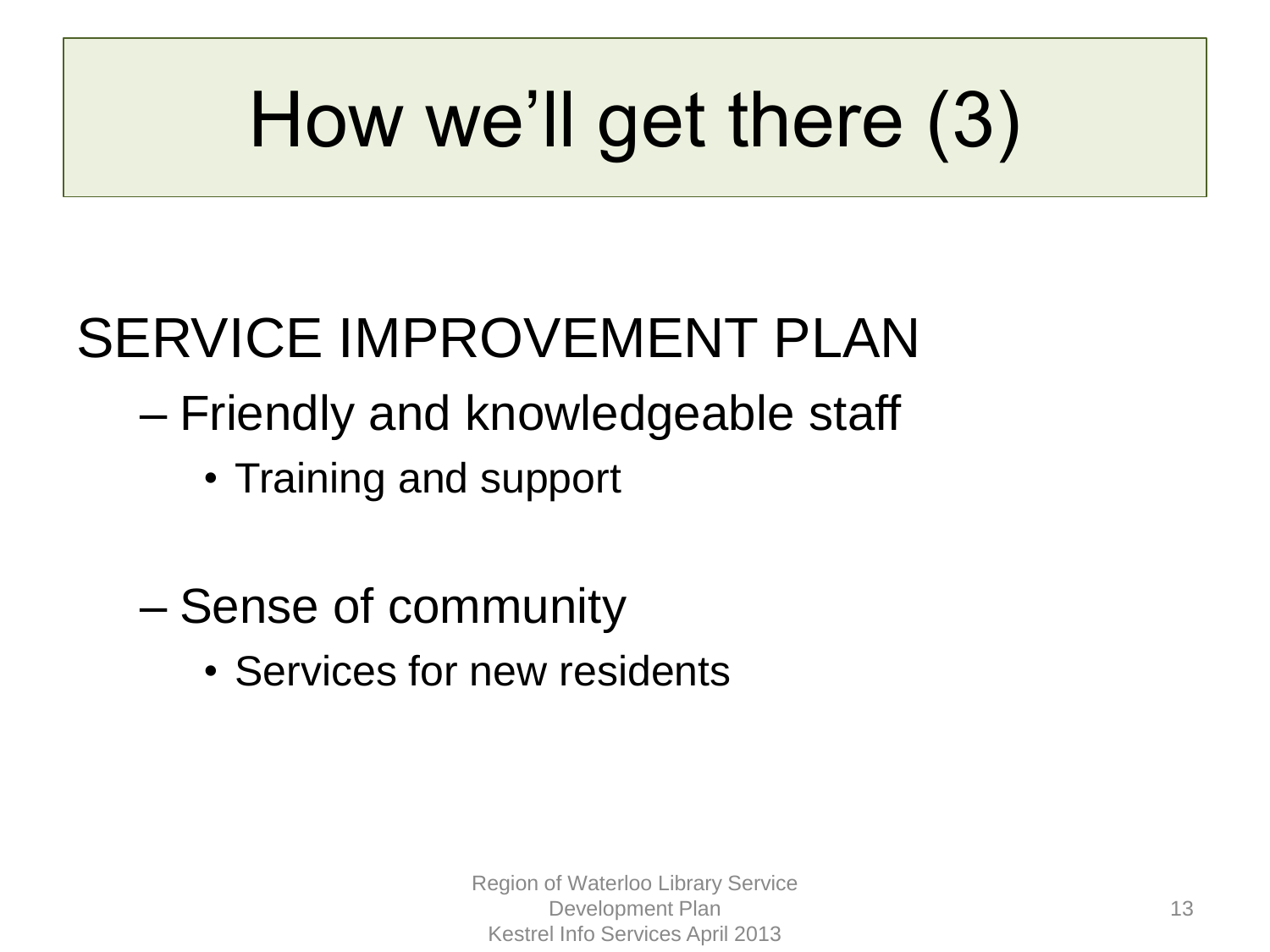# Implementation - Now

### NOW

- Adopt framework
- New policies
- Website additions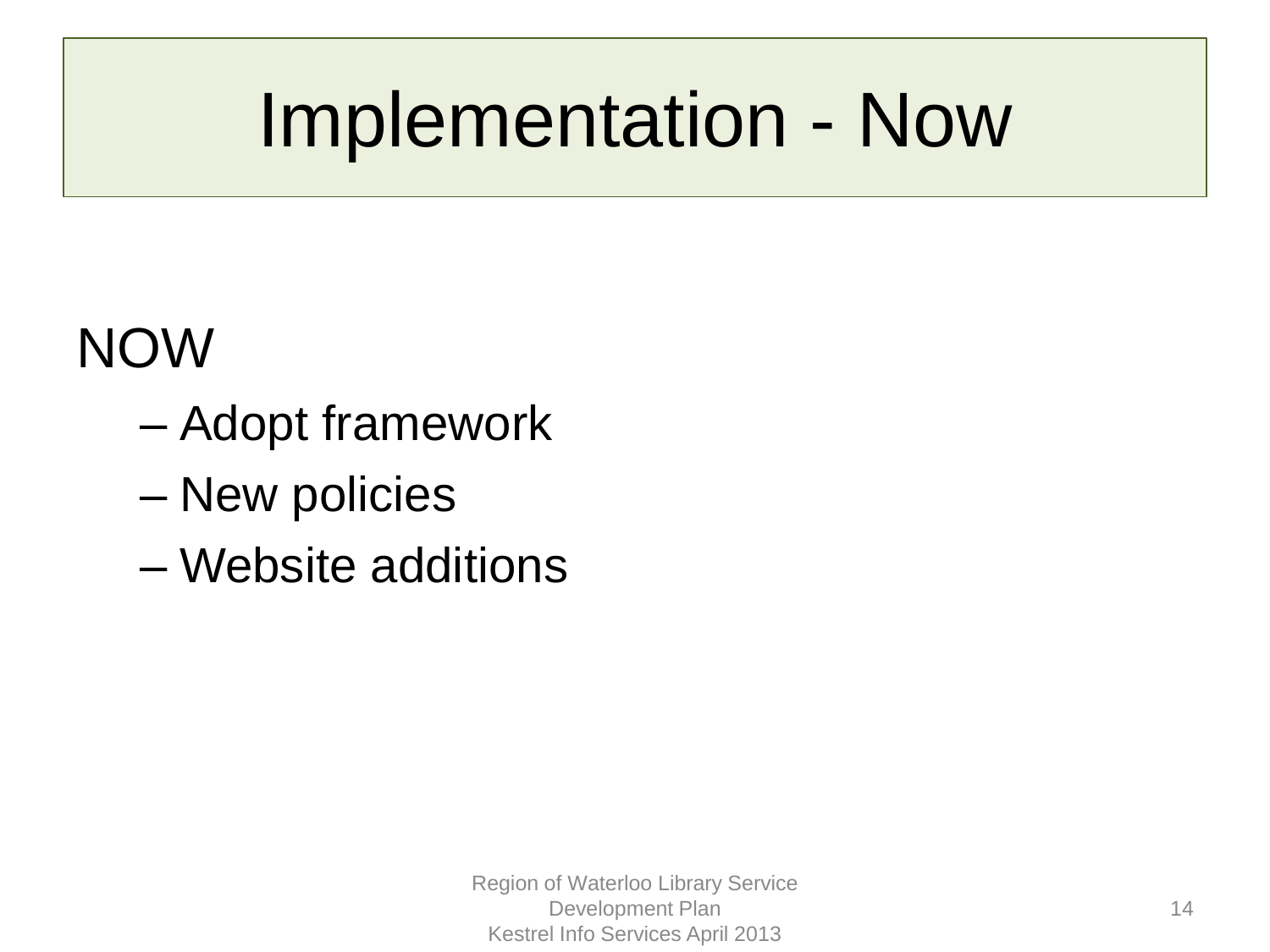# Implementation – 18 months

## 18 MONTHS

- New hours of operation schedule
- Plan for facilities and technology improvement study
- Revise training for public and staff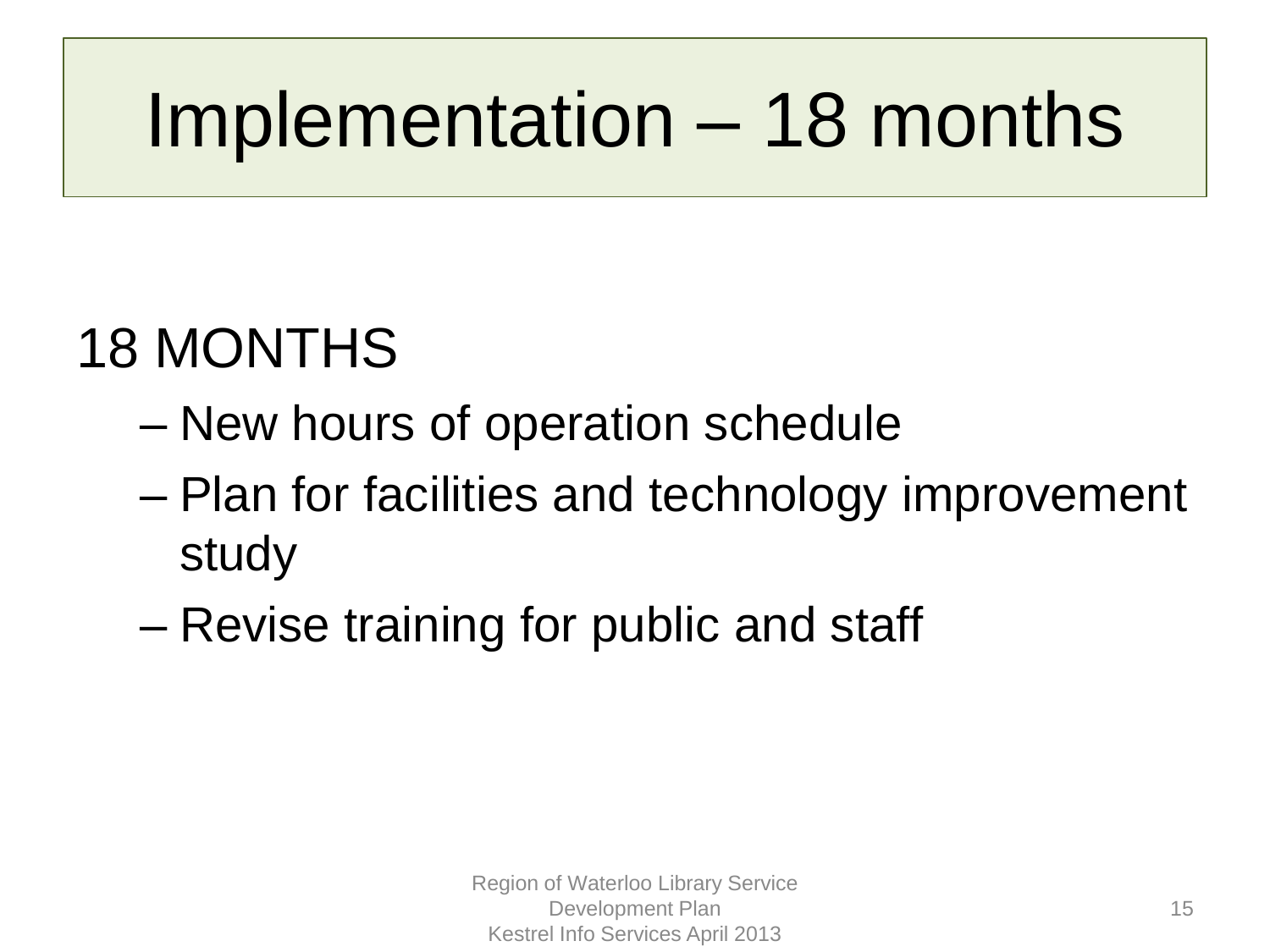## Implementation – 2014-2015

### 2014-2015

– Launch new programs with operating and capital funding approved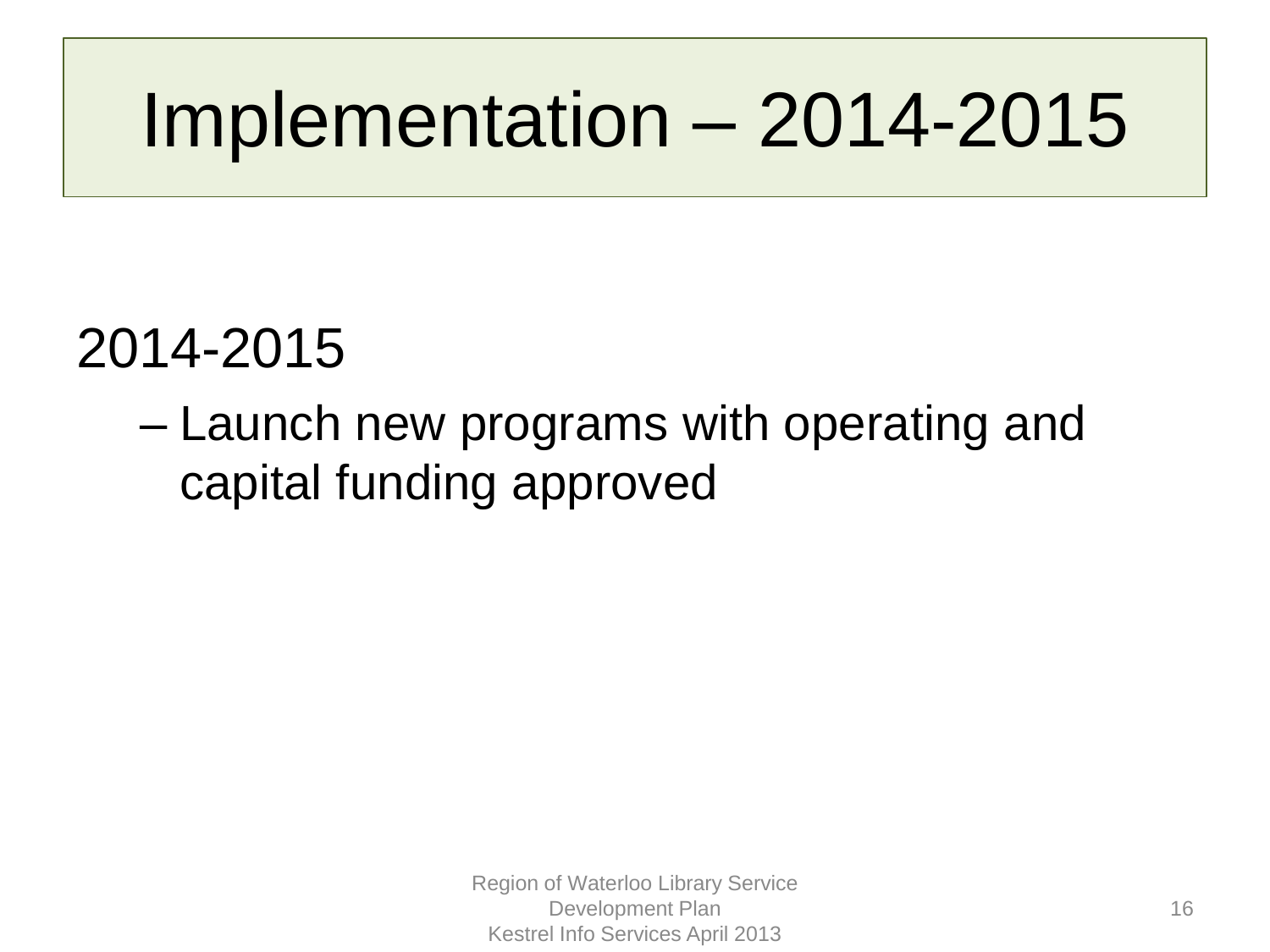## Financial resources

### LOW COST • Policy and framework adoption

- Web-based promotions
- Program design
- Added programs
- Collections
- Improved signage
- Technology
- **SIGNIFICA** NT COST

MEDIUM

COST

- Additional open hours
- Additional staffing hours
- Infrastructure improvements